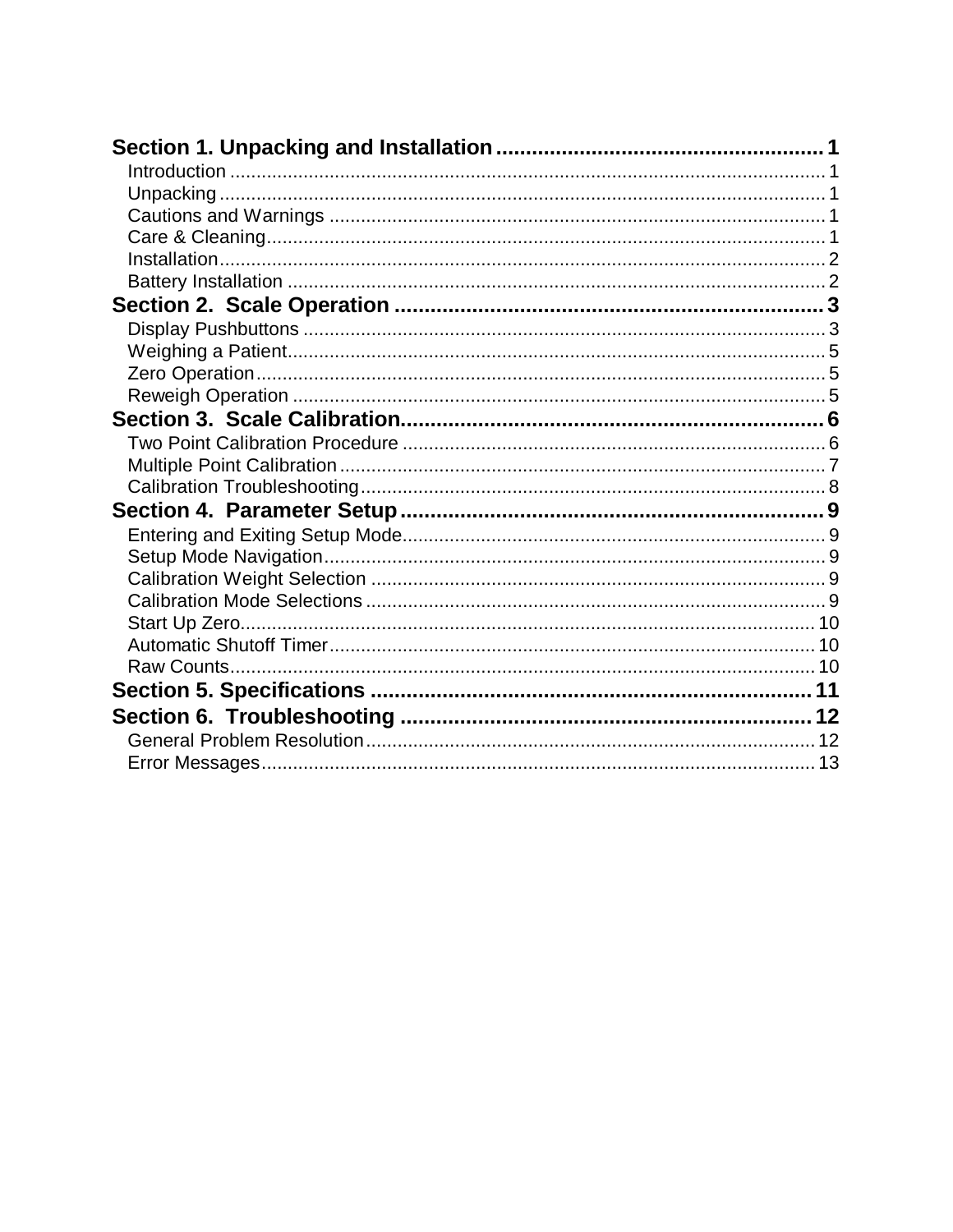# **Section 1. Unpacking and Installation**

# **Introduction**

Thank you for purchasing a Doran scale. This product has been designed with the highest level of technology. We are dedicated to deliver a superior product that will provide many years of trouble free service.

As an ISO9000 registered company, Doran Scales is dedicated to delivering products built with strict compliance to our high quality standards. If you have any questions regarding your scale, please contact Doran Scales, Inc.

### **Unpacking**

Carefully remove the scale from the shipping carton. If you notice any shipping damage, notify the shipper immediately. Be sure to retain all shipping materials in case the scale must be shipped elsewhere.

# **Cautions and Warnings**

Your new scale is a durable industrial grade product, but it is also a sensitive weighing instrument. Normal care should be taken when handling and using this product. Improper handling or abuse can damage the scale and result in costly repairs that may not be covered by the warranty. Please observe the following precautions to insure years of trouble free service from your new scale.

- Do not use sharp objects to press any of the buttons.
- Do not use the scale if the scale is damaged in any way.
- Do not leave patients unattended on the scale.
- Do not exceed the scale capacity.
- Do not drop the scale.
- Do not drop objects on the scale.
- When transporting, do not hit other objects, walls or doorframes with the scale.

# **Care & Cleaning**

With reasonable care, this product will last for many years. Here are some tips to care for your scale. Failure to comply with these guidelines may void the warranty.

- Hand clean the scale platform and indicator with a moist cloth.
- Only clean with a mild detergent.
- Do not get water inside the scale.
- Do not use strong solvents or abrasive cleaners as this can damage the touch panel or other plastic parts.
- Do not immerse.
- Examine the scale periodically for damage and wear and tear before use.
- Remove batteries during long periods of non-use.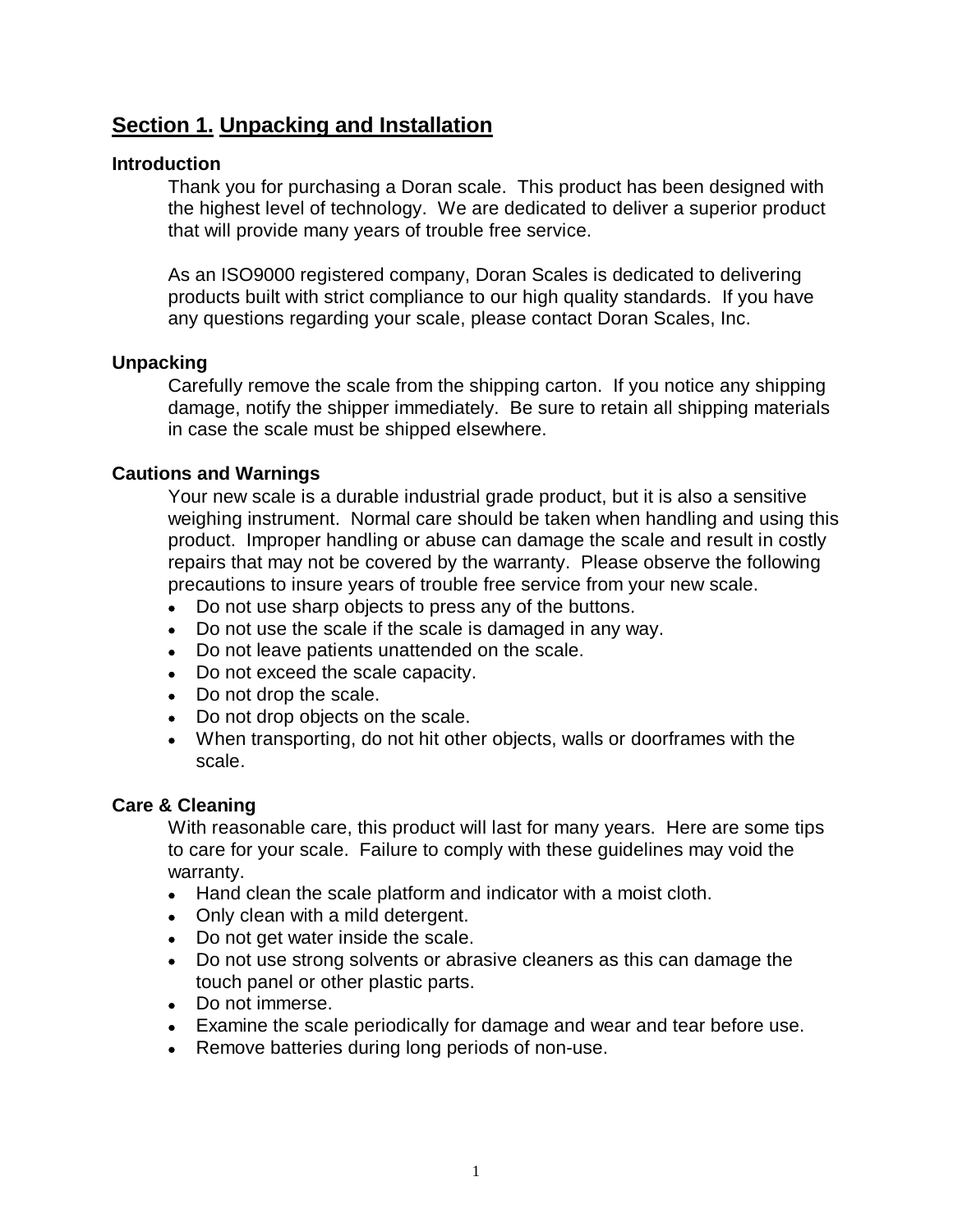### **Installation**

Place the scale on a stable flat surface. The scale should rest evenly on all four feet.

# **Battery Installation**

The DS4100 comes with a set of four AA alkaline batteries. These batteries supply a year's of typical use with the standard Automatic Shutoff Timer settings.

The batteries can be accessed on the bottom of the scale. To access the battery compartment, turn the scale upside down and open the battery compartment door. When installing the new set of batteries, be sure the batteries are oriented properly.



**Fig. 1 Battery Door**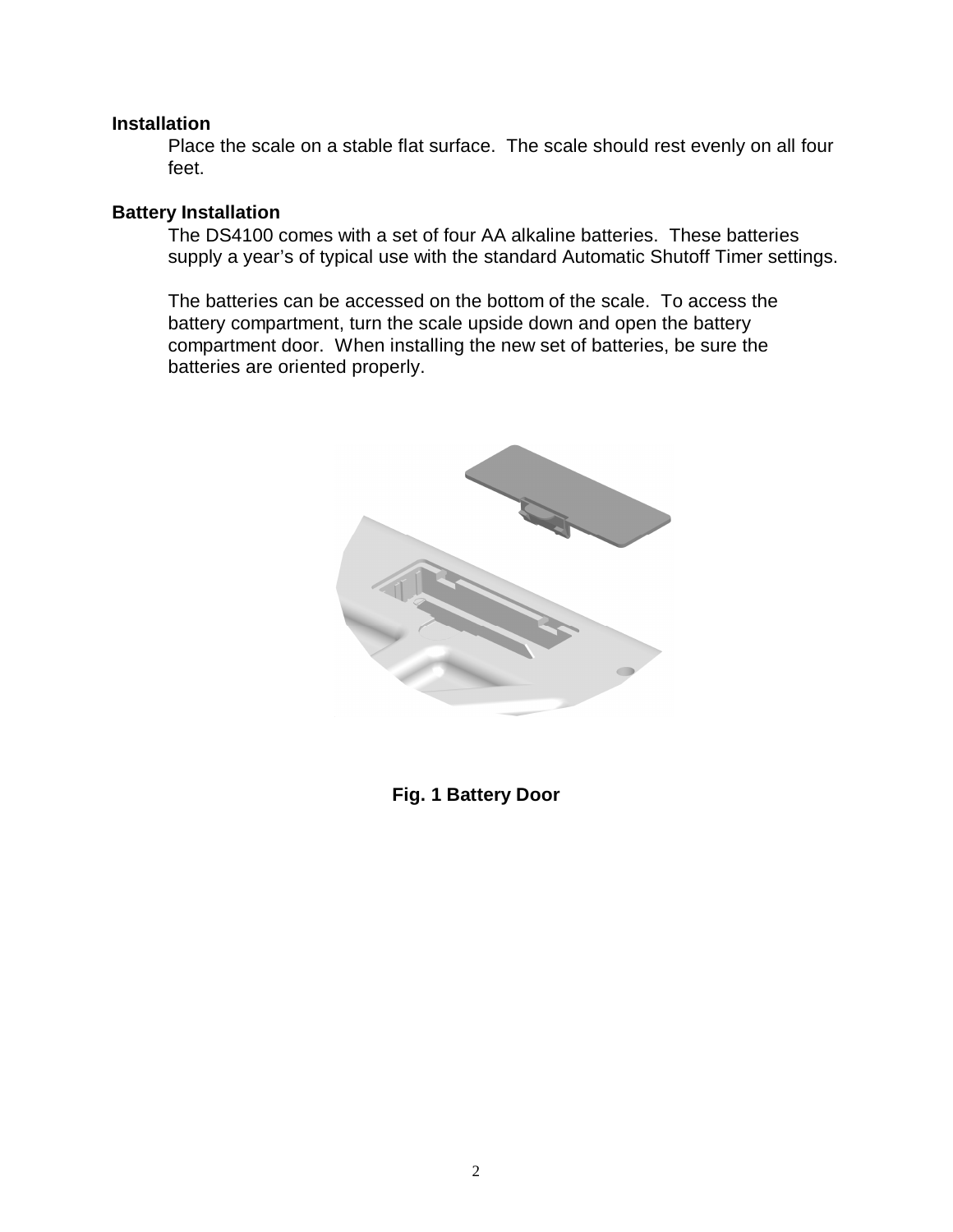# **Section 2. Scale Operation**



# **Fig. 2 DS4100 Front Panel**

### **Display Pushbuttons**

The Model DS4100 controls consist of ZERO, ON/OFF, REWEIGH, LB and KG buttons. The display is used to provide weight indications and operator messages indicating scale operation.

#### **Power On/Off**

Press the On/Off button to turn on the scale. The scale has an adjustable Automatic Shutoff Timer that will power down the indicator when not in use.

#### **Zero**

When the zero button is pressed, the scale will be reset to zero weight. This feature can be used to zero out any weight not desired to be part of the patient weight.

#### **Units Select**

Press LB to weigh in pounds and ounces. Press KG to weigh in kilograms. The current unit will be displayed to the right of the weight digits.

#### **Reweigh**

To reinitiate the weighing process, press REWEIGH. This will allow a weighment to be reinitiated without the patient having to get off the scale platform.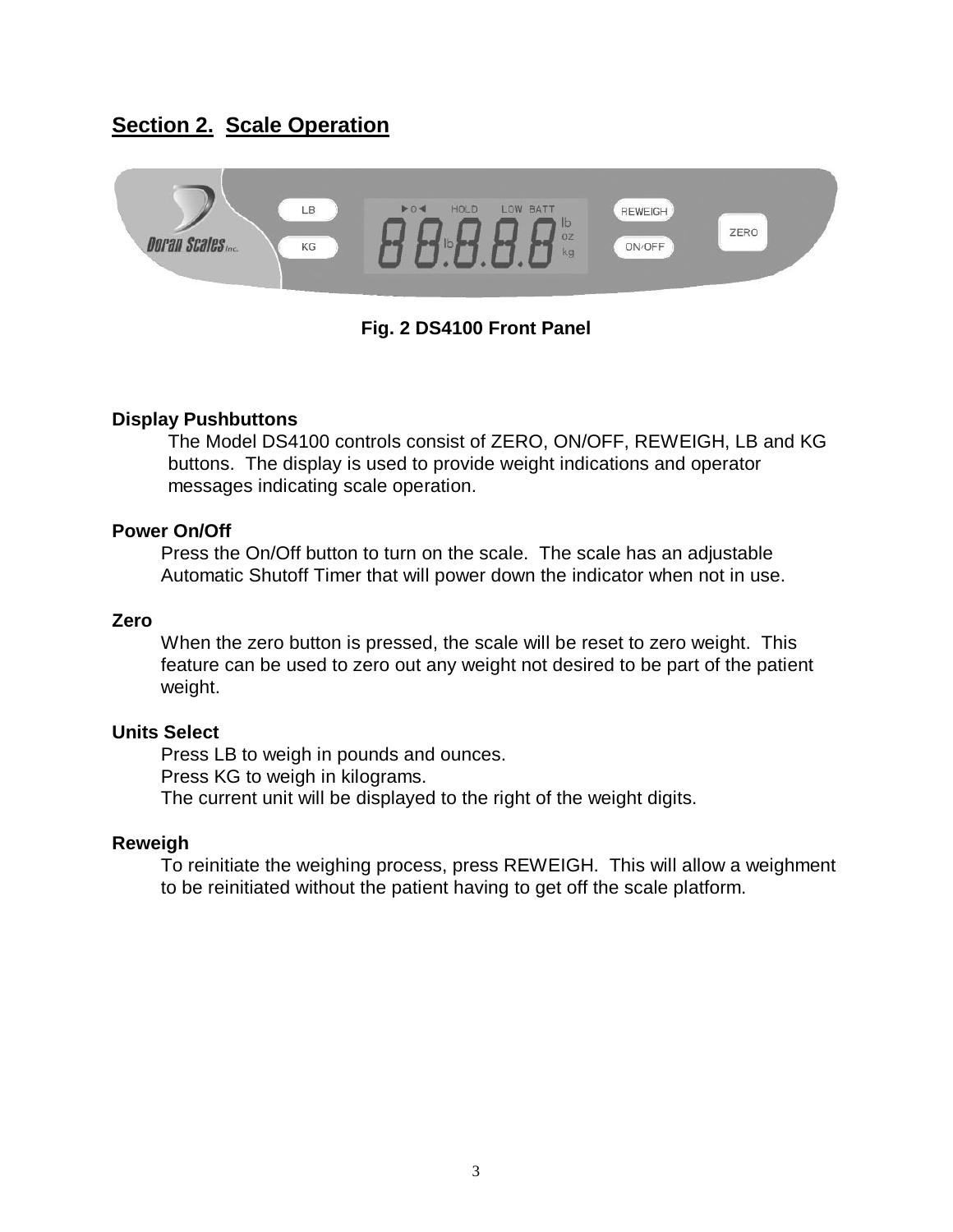## **Display Annunciators**

The display annunciators will indicate the scale status.

# Center of Zero (**▶**0◀)

Indicates that the scale has an accurate zero reading.

# **Hold**

Indicates a stable weight has been achieved and held on the display. This indicates an accurate weight has been achieved.

## **Low Batt**

Indicates when the batteries require replacement.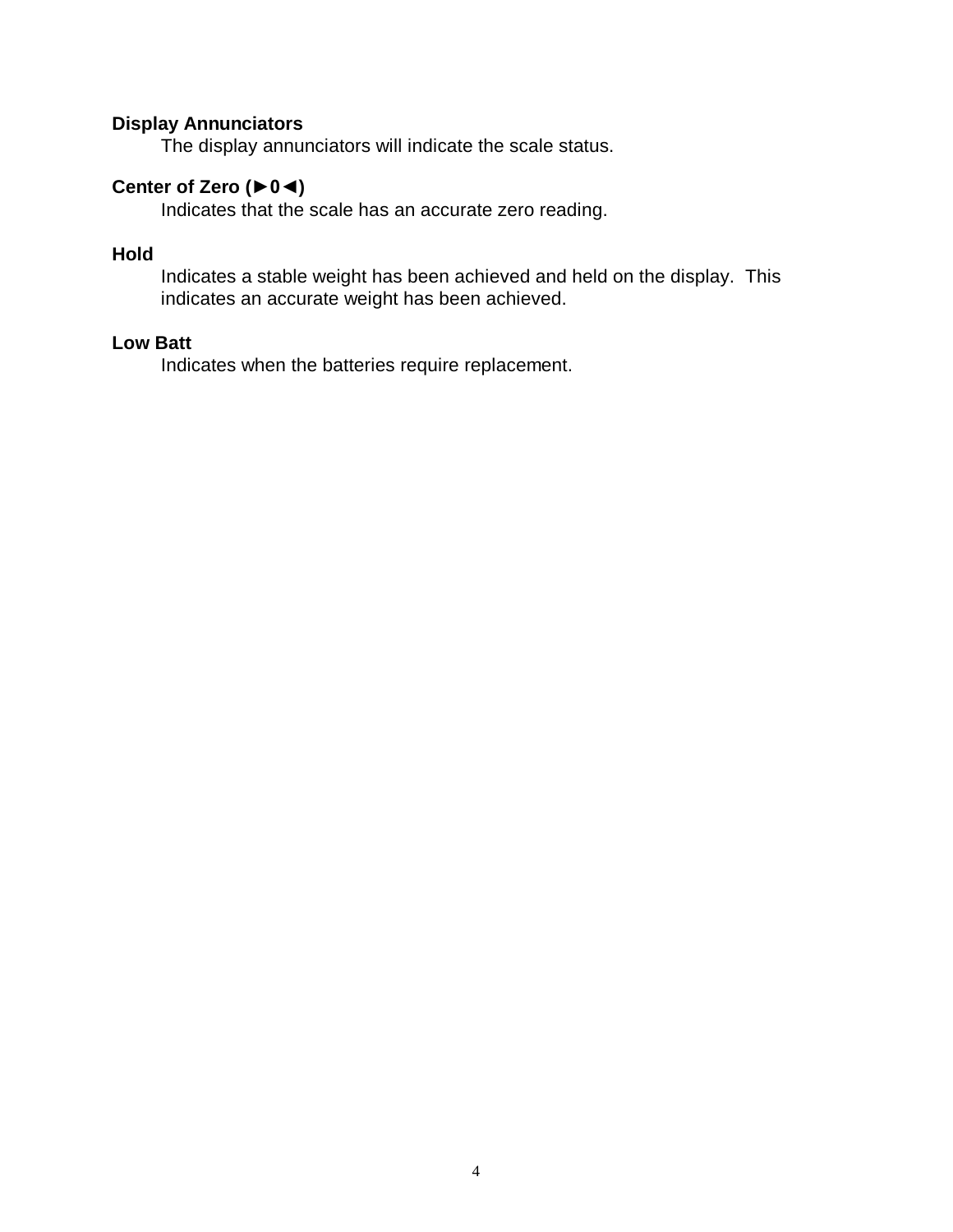# **Weighing a Patient**

- 1. Press On/Off. The scale will turn on and display a zero weight.
- 2. Place patient on the scale.
- 3. When a stable weight is reached the display will lock and the HOLD annunciator will be displayed.
- 4. The weight will be locked until the scale shuts off.

# **Zero Operation**

- 1. Place item to be zeroed out on the scale platform.
- 2. Press On/Off. The scale will turn on and display a zero weight. If the item is removed, a negative weight will be displayed. *Note: Each time the scale is powered up, the zero point is reset.*
- 3. Place the patient on the scale and the patient's weight, less the item's weight will be displayed.

# **OR**

- 1. With the scale on, press ZERO.
- 2. The display will display dashes.
- 3. When scale becomes stable, the display will read zero.

# **Reweigh Operation**

With the patient on the scale platform, press REWEIGH to reinitiate the weighing process.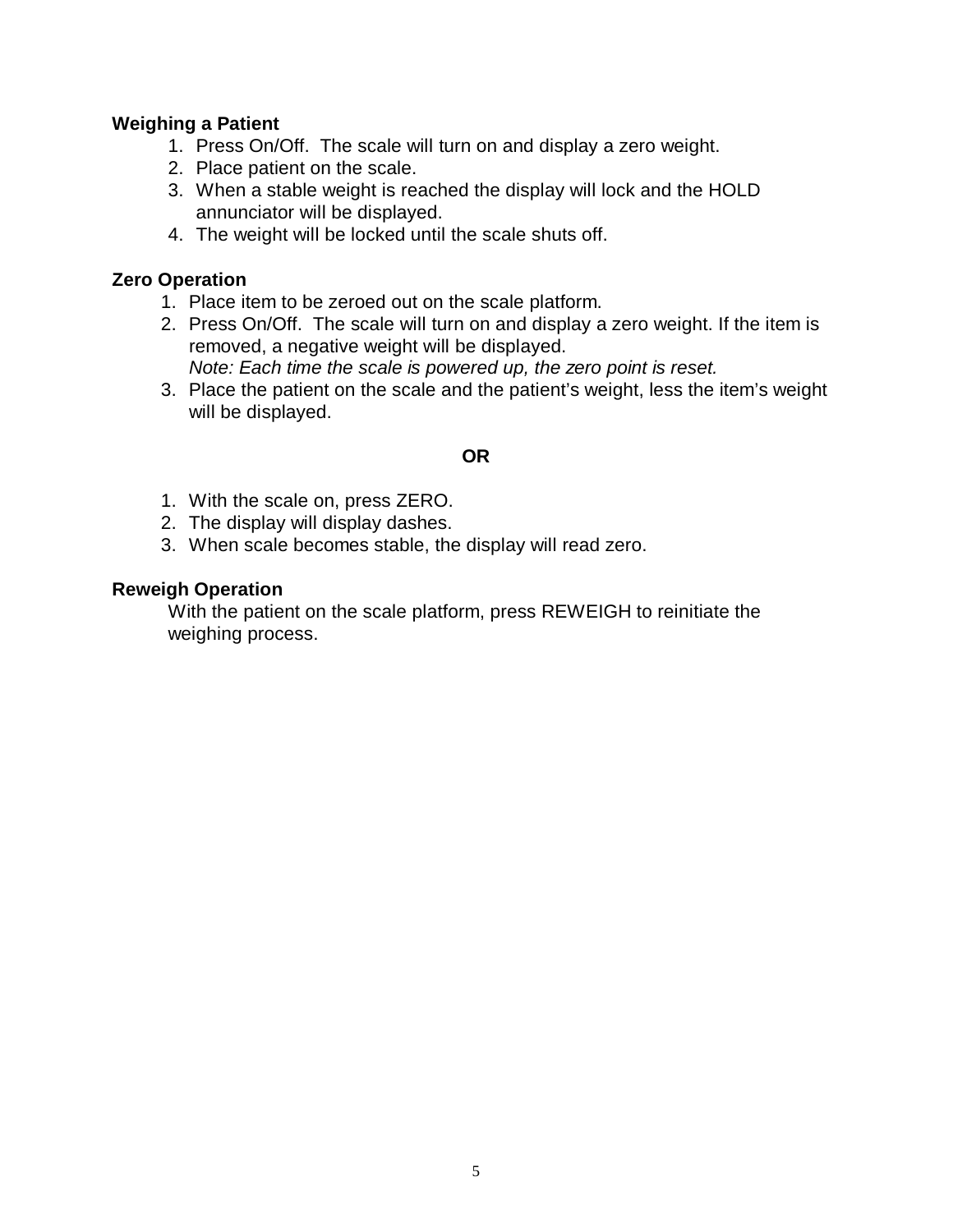# **Section 3. Scale Calibration**

# **Two Point Calibration Procedure**

This calibration procedure is intended to be used when a full set of calibrated weights are not available. When possible, use the multiple point calibration procedure below. *CAUTION: Calibrating this scale improperly will void the warranty and will require field service or return of the scale to the factory.*

- 1. Turn the scale on by pressing the ON/OFF button.
- 2. To calibrate in pounds, press LB. To calibrate in kilograms, press KG.
- 3. Press and hold ZERO and REWEIGH simultaneously.
- 4. When the display reads *Cal 25* lb (*CAL10* kg), release ZERO and REWEIGH.
- 5. If desired, press LB to use a span calibration of *Cal 45* lb (*CAL20* kg). *NOTE: Using a heavier calibration weight will increase scale accuracy.*
- 6. Press KG. The display reads *Cal 0.*
- 7. Remove all weight from the scale. *NOTE: During calibration be sure vibration and air currents are not present.*
- 8. Press LB. The display will count down to zero. The counter will reset if too much vibration is present.
- 9. When the zero calibration is successful, the display reads *CAL* XX lb or kg, where XX is the span calibration weight selected above
- 10. Place the span calibration weight on the platform. *NOTE: to exit calibration without saving, press KG until the scale returns to the weigh mode.*
- 11. Press LB.
- 12. The display will count down. When calibration is complete, the scale will return to the weigh mode.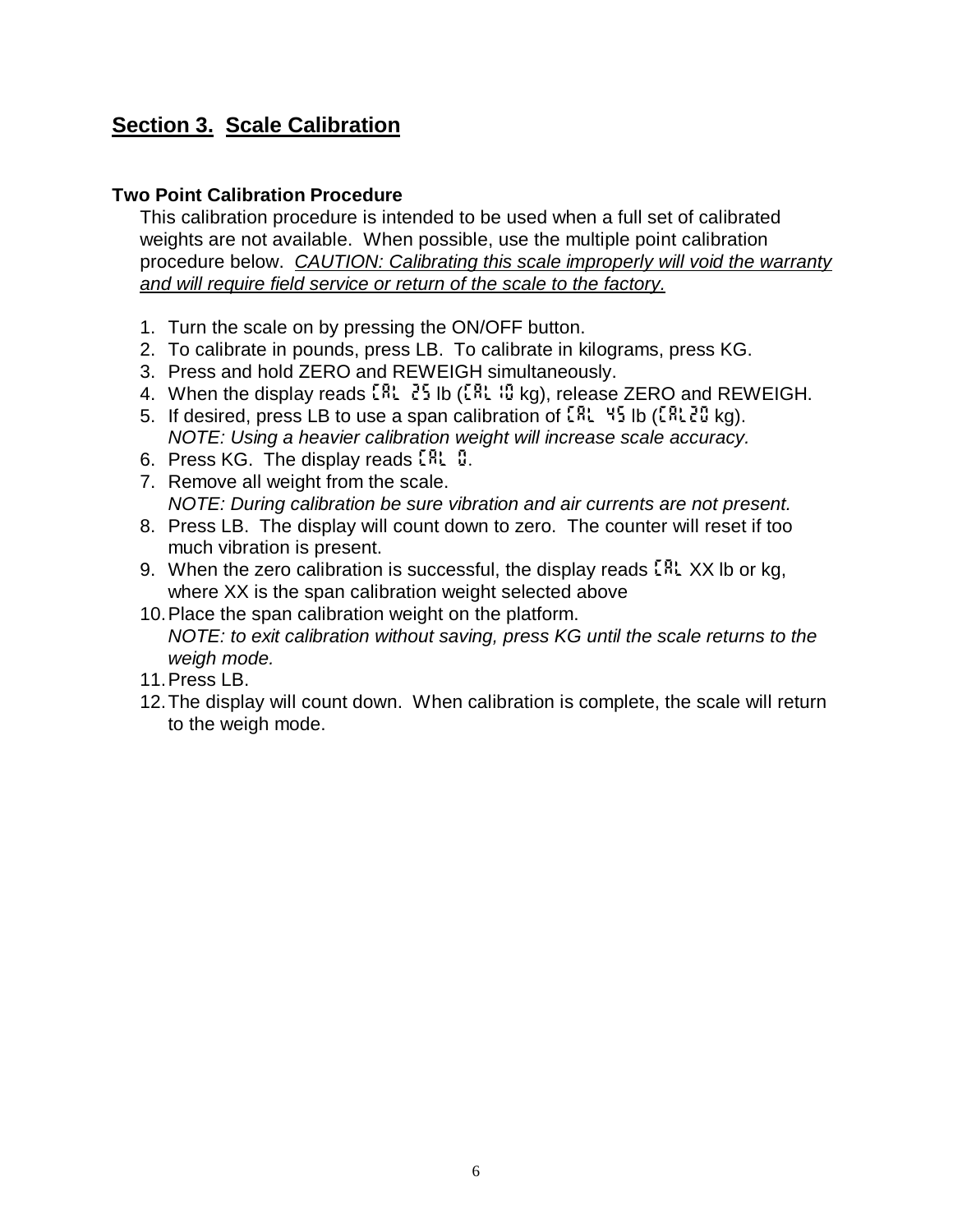# **Multiple Point Calibration**

Use this calibration procedure when a full set of calibrated weights is available. This calibration sequence will result in the most accurate calibration possible. *CAUTION: Calibrating this scale improperly will void the warranty and will require field service or return of the scale to the factory.*

- 1. Turn the scale on by pressing the ON/OFF button.
- 2. To calibrate in pounds, press LB. To calibrate in kilograms, press KG.
- 3. Press and hold ZERO and REWEIGH simultaneously.
- 4. When the display reads *Cal 25* lb (*CAL10* kg), release ZERO and REWEIGH.
- 5. Press and hold the LB button until the display reads *CALSP*.
- 6. Press KG and the display will read *CAL 0*.
- 7. Remove all weight from the scale. *NOTE: During calibration be sure vibration and air currents are not present.*
- 8. Press LB. The display will count down to zero. The counter will reset if too much vibration is present.
- 9. Once the zero calibration is successful, the display will read 10 lb (5 kg).
- 10. Place 10 lb (5 kg) on the scale and press LB.
- 11. When successful, the display will read 20 lb or 10 kg.
- 12. Place 20 lb (10 kg) on the scale and press LB.
- 13. When successful, the display will read 30 lb or 15 kg.
- 14. Place 30 lb (15 kg) on the scale and press LB.
- 15. When successful, the display will read 40 lb or 20 kg.
- 16. Place 40 lb (20 kg) on the scale and press LB.
- 17. When successful, the scale will return to the weigh mode.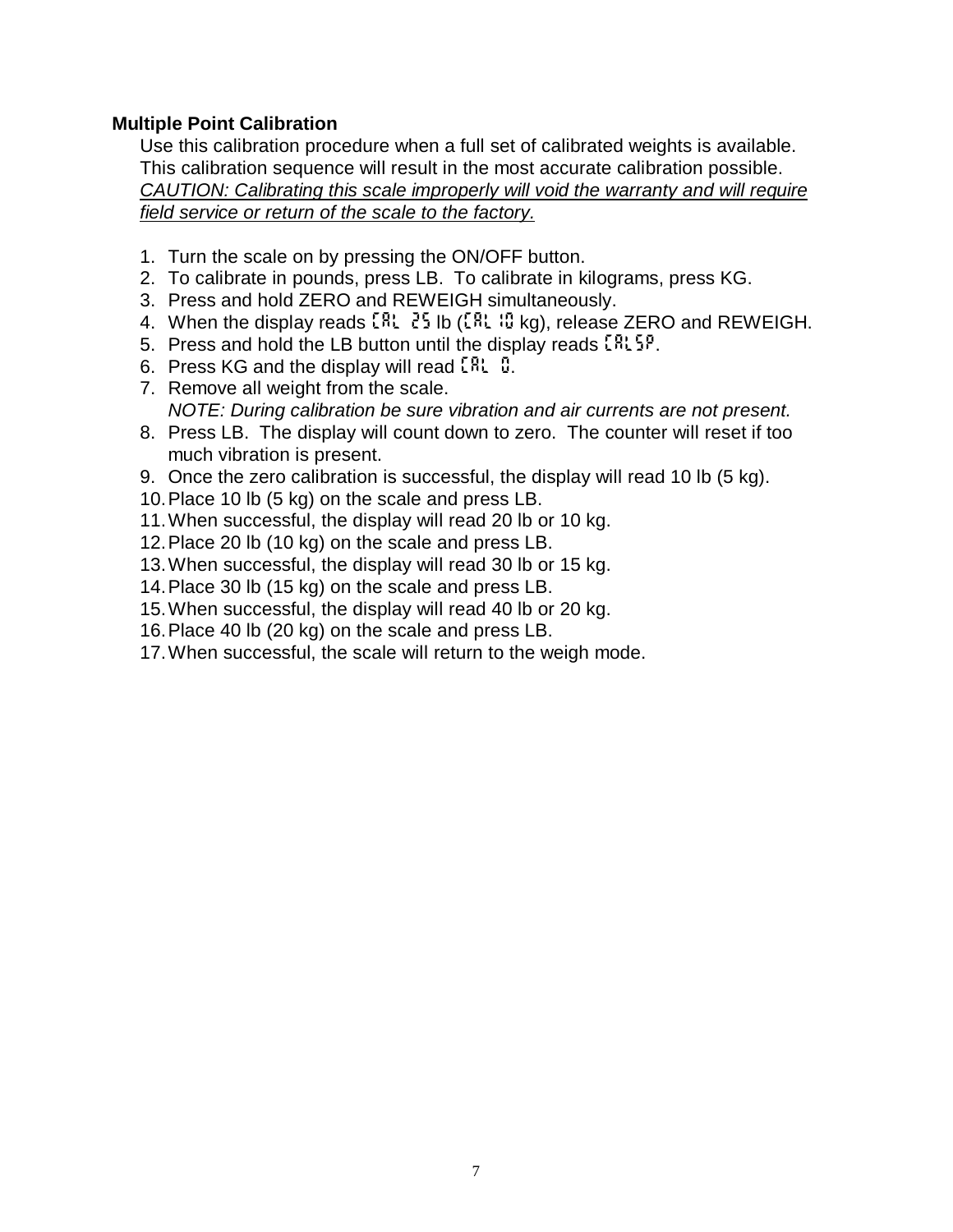# **Calibration Troubleshooting**

If  $\epsilon$  <sup>0</sup> appears on the display during step 8, the calibration zero is out of range. Remove all weight from the platform and press LB to perform the zero calibration again. If this error persists, consult the raw counts table below.

If *ErrSp* appears on the display during step 10,12, 14 or 16, the span calibration is out of range. Place the proper weight on the platform and press LB to perform the span calibration again. If this error persists, consult the raw counts table below.

To Access Raw Counts:

- 1. Press and hold ZERO and REWEIGH simultaneously.
- 2. When the display reads  $\mathbb{R}^n$ ,  $\mathbb{R}^n$  is  $(\mathbb{R}^n, \mathbb{R}^n)$ , release ZERO and REWEIGH.
- 3. Press KG until the RAW A/D count is displayed.
- 4. Apply test weights and compare results to the table below.
- 5. Press KG to exit.

The following table shows the acceptable Raw Counts for no load and each calibration point. If the scale's raw counts are not within the ranges specified in the following table, contact Doran's Technical Assistance department at 800-264-4107.

### **Two Point Calibration Troubleshooting**

| <b>Calibration Requirements in Raw</b><br>Counts |         |         |
|--------------------------------------------------|---------|---------|
|                                                  | Minimum | Maximum |
| <b>Zero Calibration Point</b>                    |         | 20,000  |
| 25 lb (10 kg)                                    | 14,000  | 24,000  |
| 45 lb (25 kg)                                    | 28,000  | 42,500  |

#### **Multiple Point Calibration Troubleshooting**

| <b>Calibration Requirements in Raw</b> |         |         |
|----------------------------------------|---------|---------|
| Counts                                 |         |         |
|                                        | Minimum | Maximum |
| <b>Zero Calibration Point</b>          |         | 20,000  |
| 10 lb $(5 \text{ kg})$                 | 7,000   | 10,500  |
| 20 lb (10 kg)                          | 14,000  | 21,000  |
| 30 lb (15 kg)                          | 21,000  | 31,500  |
| 40 lb (20 kg)                          | 28,000  | 42,000  |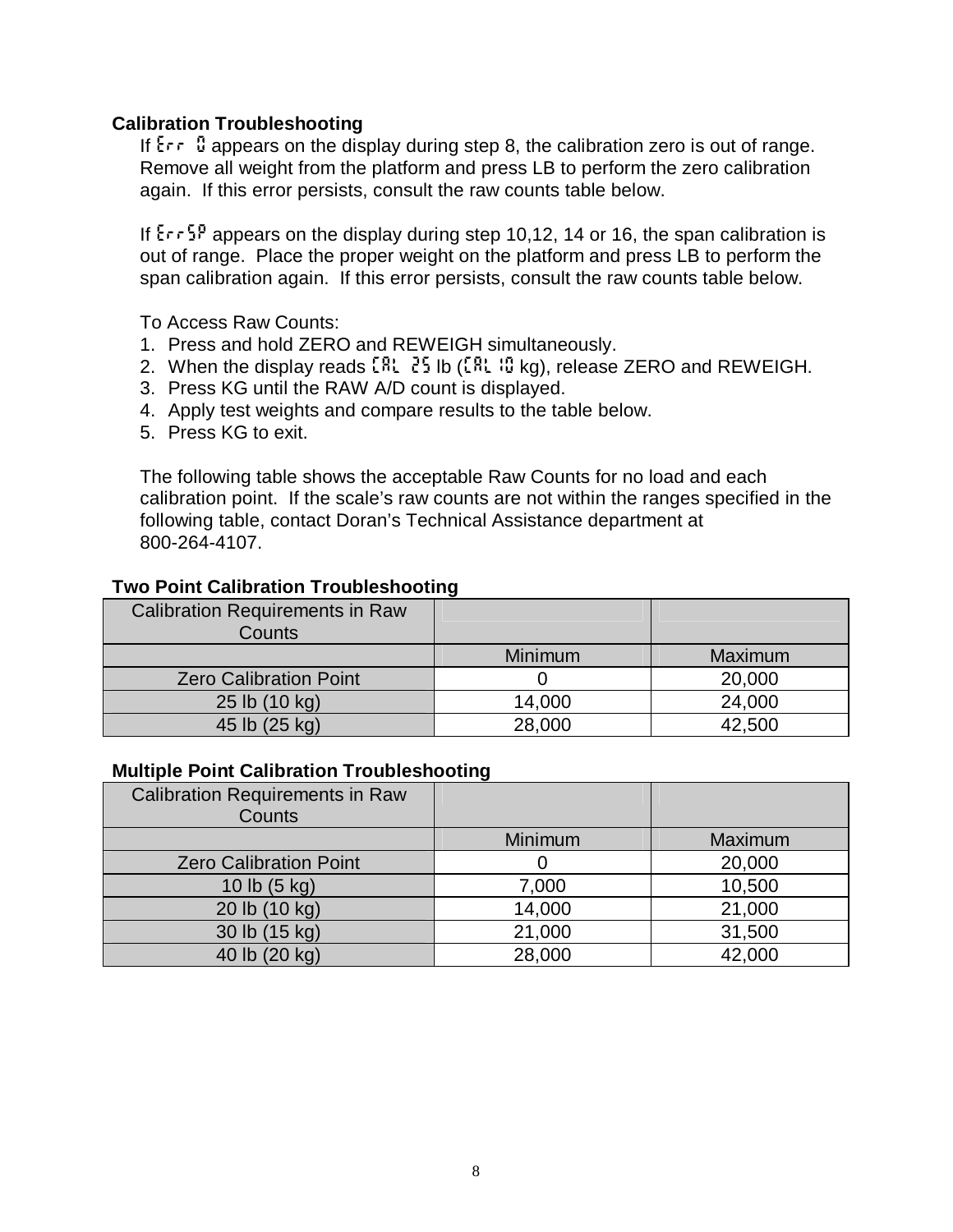# **Section 4. Parameter Setup**

The DS4100 offers the ability to change the shutoff timer settings. Parameter settings shown in bold are the default settings.

# **Entering and Exiting Setup Mode**

To enter setup mode from the front panel, press and hold REWEIGH and then press and hold ZERO. Release both buttons when the display reads *CAp 25*.

To exit the setup mode, press KG until the display returns to the weigh mode.

# **Setup Mode Navigation**

- 1. Press KG to change the current parameter.
- 2. Press LB to change the parameter setting.

## **Calibration Weight Selection**

| $ \overline{25}$ ( $ $ <b>C</b> kg) $ 25$ LB (10 kg) |
|------------------------------------------------------|
| $45$ (20 kg) 45 LB (20 kg)                           |

# **Calibration Mode Selections**

| E RL | <b>Zero Calibration Point</b>             |
|------|-------------------------------------------|
| Q    | Press ZERO to calibrate zero point        |
|      | NOTE: This parameter is only visible when |
|      | In the calibration mode.                  |

|    | <b>Span Calibration Point</b>                                                  |
|----|--------------------------------------------------------------------------------|
|    | 25 I B                                                                         |
| ЧĘ | 45 LB                                                                          |
|    | NOTE: This parameter is only visible after a<br>zero calibration is performed. |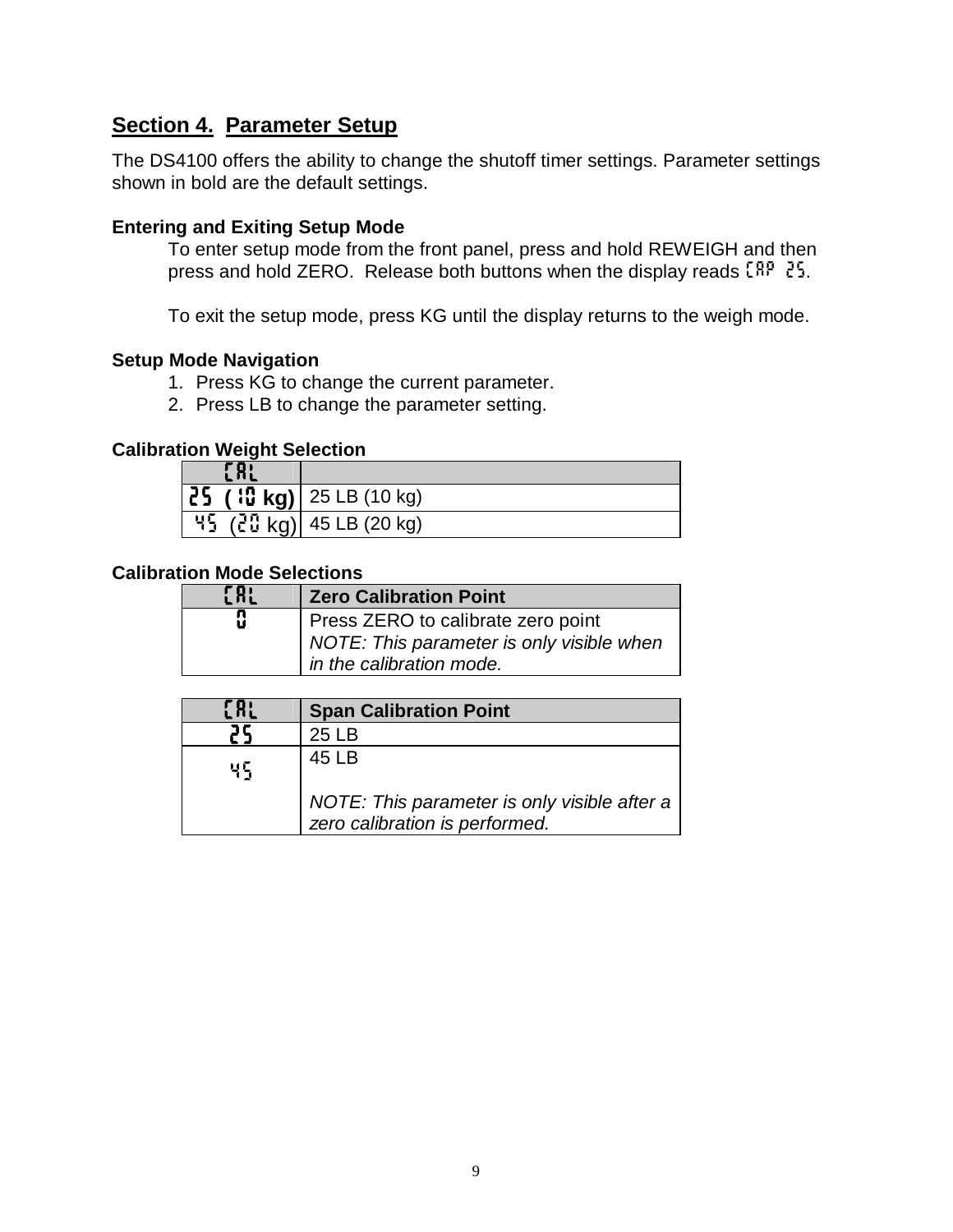# **Start Up Zero**

| นิก | Scale automatically zeros when the scale is<br>turned on. |
|-----|-----------------------------------------------------------|
| пF  | Scale will not zero when the scale is turned              |

# **Automatic Shutoff Timer**

| Χo      | Automatic shutoff timer. The timer<br>controls the period of time the scale<br>stays on after non-use. |
|---------|--------------------------------------------------------------------------------------------------------|
| កោ<br>Ū | 10 seconds                                                                                             |
| 10      | 30 Seconds                                                                                             |
|         | 1 minute                                                                                               |
|         | 2 minutes                                                                                              |
|         | 5 minutes                                                                                              |
|         | 10 minutes                                                                                             |
|         | 15 minutes                                                                                             |
|         | Automatic shutoff timer disabled.                                                                      |

# **LB Units Button Enable / Disable**

| ΩO. | LB button active   |
|-----|--------------------|
|     | LB button disabled |

# **KG Units Button Enable / Disable**

| 9о. | <b>KG</b> button active   |
|-----|---------------------------|
|     | <b>KG button disabled</b> |

#### **Raw Counts**

| <b>Raw counts from A/D converter</b>                                              |
|-----------------------------------------------------------------------------------|
| View these numbers if calibration is                                              |
| unsuccessful. Refer to Section 3 for<br>interpretation of these numbers. Press KG |
|                                                                                   |
| to exit setup mode.                                                               |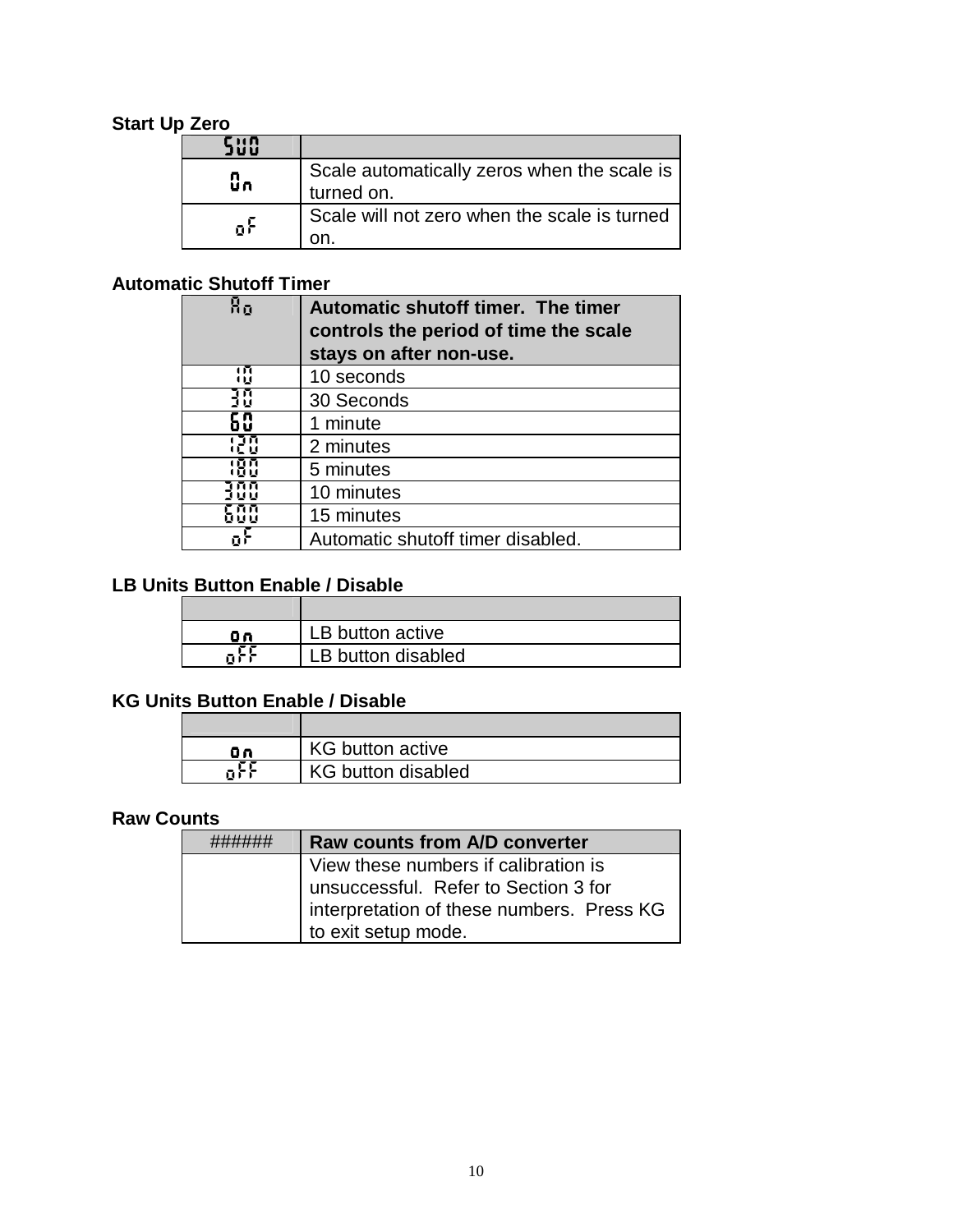# **Section 5. Specifications**

| <b>Scale Dimensions</b> | 25" L x 13.75" W x 3.75" H                                                                                   |
|-------------------------|--------------------------------------------------------------------------------------------------------------|
| Power                   | 4 AA Alkaline Batteries                                                                                      |
|                         | One year battery life with 10 second<br>Automatic Shutoff Timer setting.                                     |
| <b>Displayed Units</b>  | lb:oz, kg                                                                                                    |
| Capacity                | 45 lb x 0.2 oz                                                                                               |
|                         | 20 kg x 5 g                                                                                                  |
| Construction            | <b>ABS Plastic Housing</b>                                                                                   |
| <b>Options</b>          | <b>Carrying Case</b><br><b>AC Adapter</b><br>XFR0049 110VAC, UL, ULc approved<br>XFR0059 230 VAC CE approved |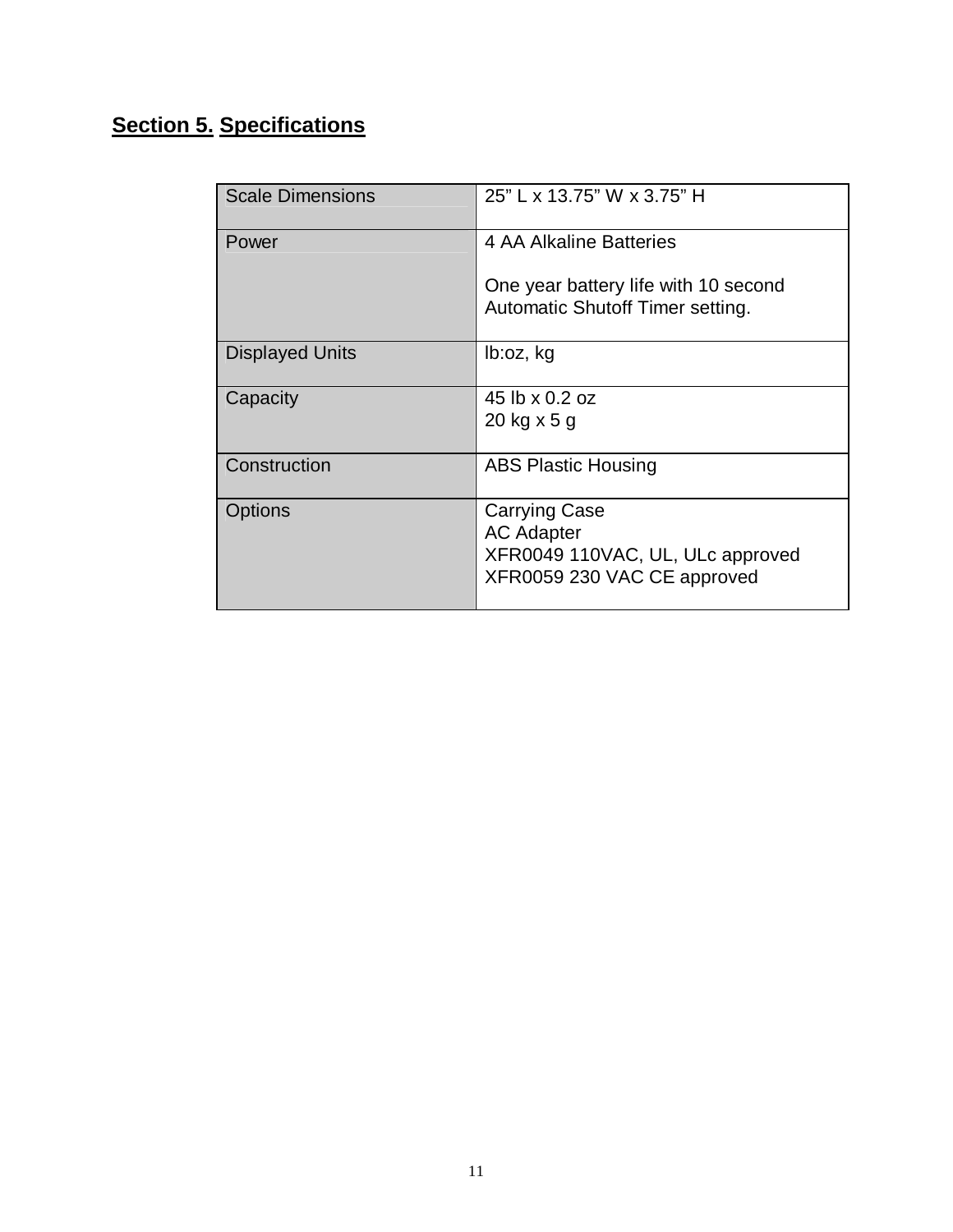# **Section 6. Troubleshooting**

# **General Problem Resolution**

| <b>Problem</b>                                                                                | <b>What to Do or Check</b>                                                                                                         |
|-----------------------------------------------------------------------------------------------|------------------------------------------------------------------------------------------------------------------------------------|
| Weight reading will not repeat or<br>scale does not return to zero when<br>weight is removed. | Person or object other than that being<br>weighed is touching the scale.                                                           |
|                                                                                               | Verify that there is nothing caught in the<br>feet area or interfering with the feet.                                              |
| Scale overloads before scale<br>capacity is reached.                                          | Verify scale calibration is correct. If<br>problem persists, recalibrate the scale.                                                |
| Scale will not come to zero when the<br>ZERO button is pressed.                               | Make sure that the scale is stabilizing.<br>After pressing the ZERO button, the scale<br>should zero as soon as it becomes stable. |
| Weight readings are not correct.                                                              | Verify the scale calibration with an<br>accurate test weight. If the readings are<br>not correct, recalibrate.                     |
|                                                                                               | Be sure the platform is on a flat surface<br>and all four feet are touching the surface.                                           |
| Scale drifts off zero.                                                                        | Check for air currents and/or vibration<br>around the scale.                                                                       |
| Scale shuts itself off or will not turn<br>on.                                                | Press the On/Off button to turn on the<br>indicator.                                                                               |
|                                                                                               | Check that new batteries are installed<br>properly in the battery tray.                                                            |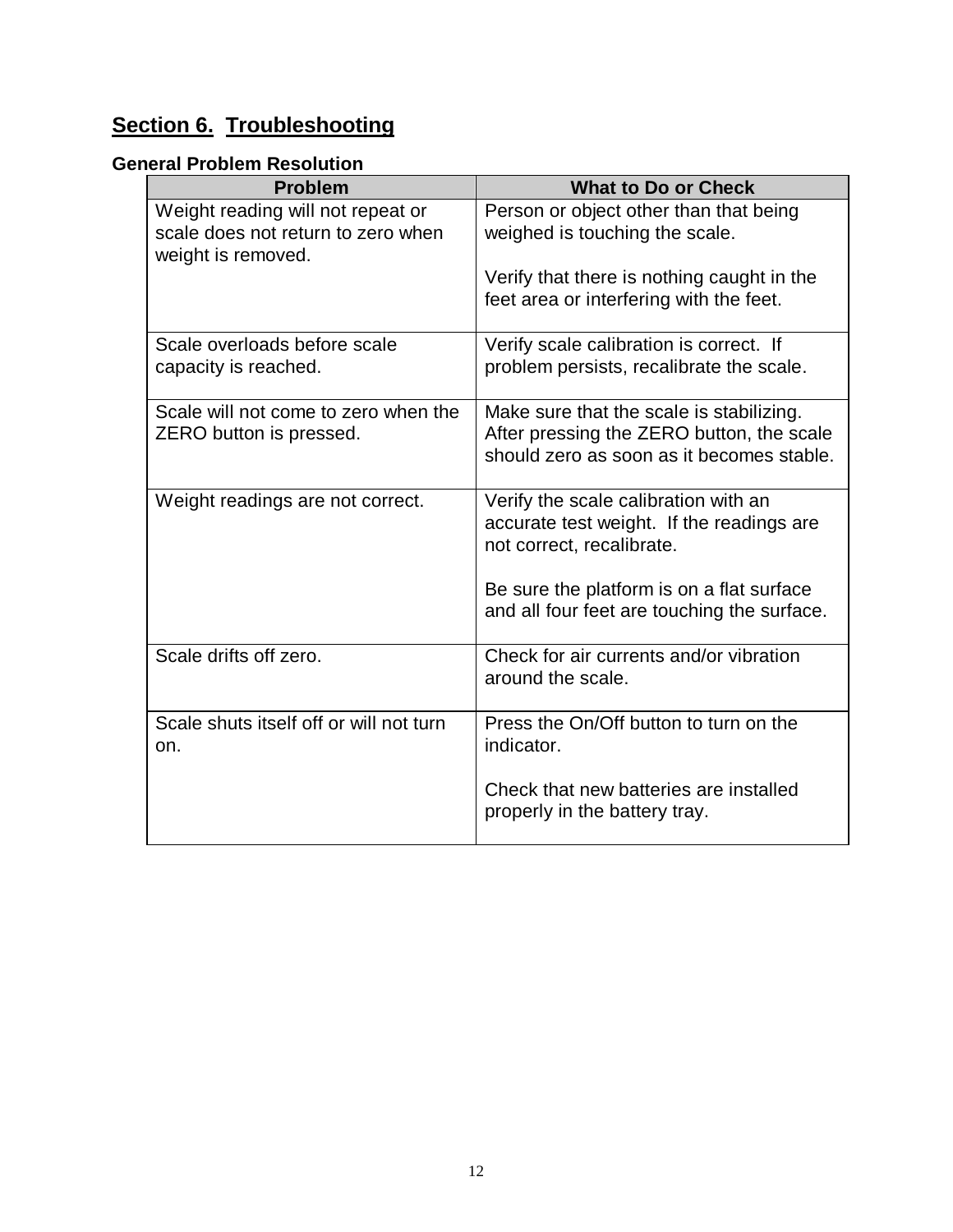# **Error Messages**

| <b>Error Message</b> | <b>What to Do or Check</b>                                                                                                                                                                                                             |
|----------------------|----------------------------------------------------------------------------------------------------------------------------------------------------------------------------------------------------------------------------------------|
| Er EP                | The setup parameters loaded in nonvolatile<br>memory have become corrupted.                                                                                                                                                            |
|                      | If this problem persists, contact Doran Technical<br>Support for assistance.                                                                                                                                                           |
| Er Ad                | The A/D communication is not detected. Ensure the<br>wire harness was not pinched during assembly.                                                                                                                                     |
|                      | If this problem persists, contact Doran Technical<br>Support for assistance.                                                                                                                                                           |
|                      | The calibration zero is out of range.<br>Error is displayed after a zero calibration attempt.                                                                                                                                          |
| Err D                | Refer to the Calibration Troubleshooting section for<br>additional information. If this problem persists,<br>contact Doran Technical Support for assistance.                                                                           |
|                      | The span calibration is out of range.<br>Error is displayed after a span calibration attempt.                                                                                                                                          |
| Err5P                | Refer to the Calibration Troubleshooting section for<br>additional information. If this problem persists,<br>contact Doran Technical Support for assistance.                                                                           |
|                      | The scale is in overload. The load on the scale<br>platform exceeds the scale capacity by more than<br>105%.                                                                                                                           |
| ou id                | Remove excess weight from scale platform.<br>If problem persists, recalibrate. If this problem still<br>persists, contact Doran Technical Support for<br>assistance.                                                                   |
|                      | The scale is in an extreme overload condition. The<br>load on the scale platform exceeds the scale<br>capacity by more than 150%.                                                                                                      |
| 95 օկ                | Immediately remove excess weight from scale<br>platform as damage not covered under the warranty<br>can occur. If problem persists, recalibrate. If this<br>problem still persists, contact Doran Technical<br>Support for assistance. |